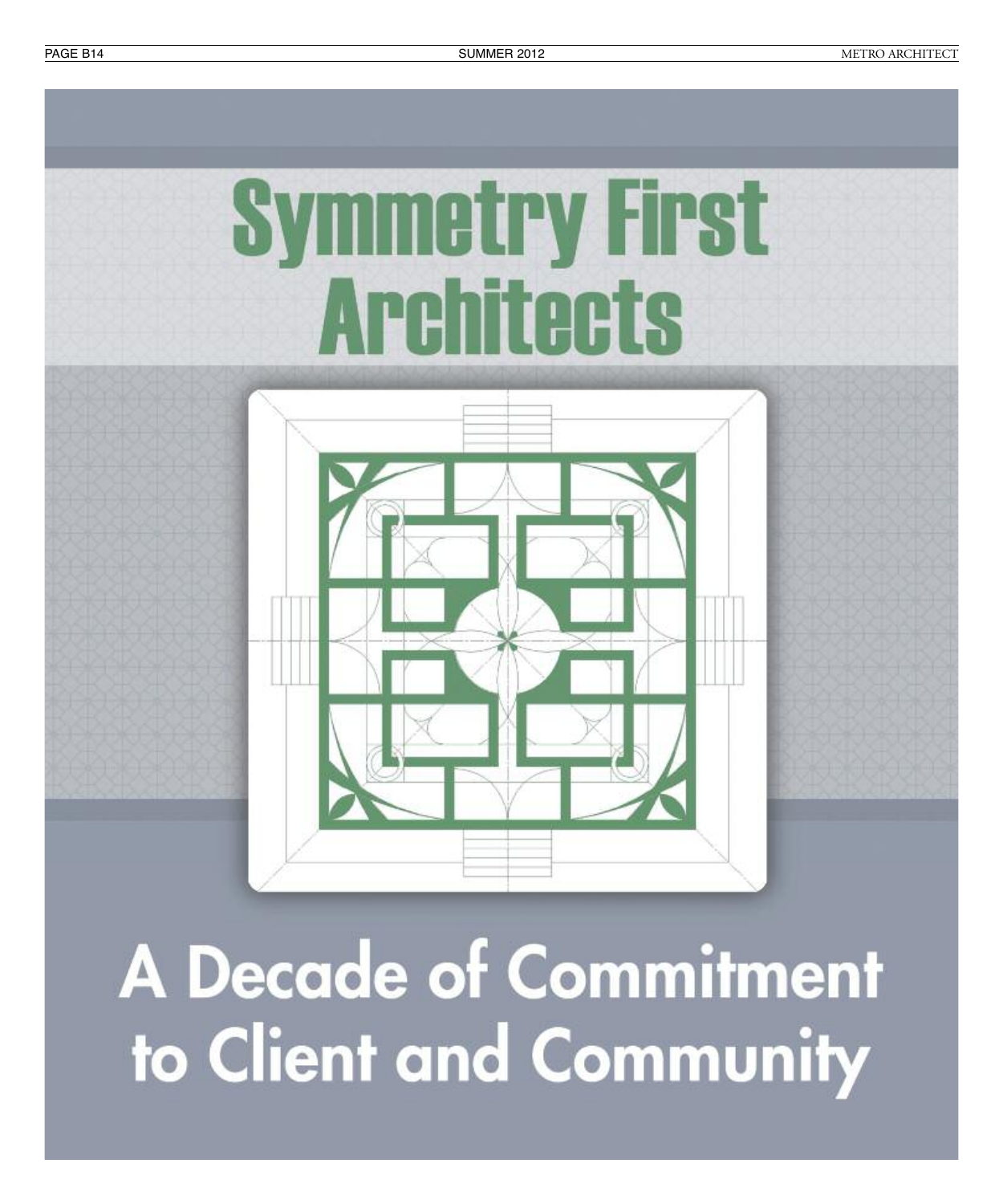It stands to reason that the most successful people, regardless of profession, are those who have a passion for what they do. Yet if one were to ask any random successful architect what is the ultimate goal of their business, it is safe to say profit would be the unanimous answer. After all, businesses would not be in business for long if they did not chase the almighty dollar. When Kate McCullough, owner and principal of Symmetry First Architects was asked that exact question, the answer was as refreshing as it was astonishing. The focus of Symmetry First is not profit, but rather client satisfaction. "We've learned that 'word-of-mouth' is about all the marketing plan we need to have, so focusing on client satisfaction is the best path to long-term profitability. Most of our clients are repeat clients, and those who come to us for the first time, come on the recommendation of someone we've worked

with ...another client, a contractor, one of our engineers…" For Kate and her team, the passion runs deep to make each project a positive and successful experience for every client, from large institutional clients to small-business owners and community-based groups. At Symmetry First Architects, it is goal number one to put the client's best interest as paramount in everything that they do from start to finish.

The history of Symmetry First started after Kate graduated college and was hired by a small Baltimore firm, John Brunnett Architect, P.A. – the perfect job for her internship phase – with a great mentor who gave her exposure to all tasks required to be a well-rounded architect. Becoming licensed in the early 1990's, Kate worked as an 'independent contractor' for several different architectural firms for about 10 years. In 2002, she was consulting for GMA&D, Inc. when the principal, Greg Mitchell, became ill and passed away. His family asked Kate to step in and run the firm, and she brought in a partner and negotiated purchase of the *Continued on page B16*

### **FLORENCE BAIN SENIOR CENTER , Columbia, MD**

Symmetry First designed a comprehensive interior and building envelope renovation, and an addition, for the Center. Work was completed in 2005. Final construction costs came to \$52/square foot.



**Main Lounge Before**



**Main Lounge After**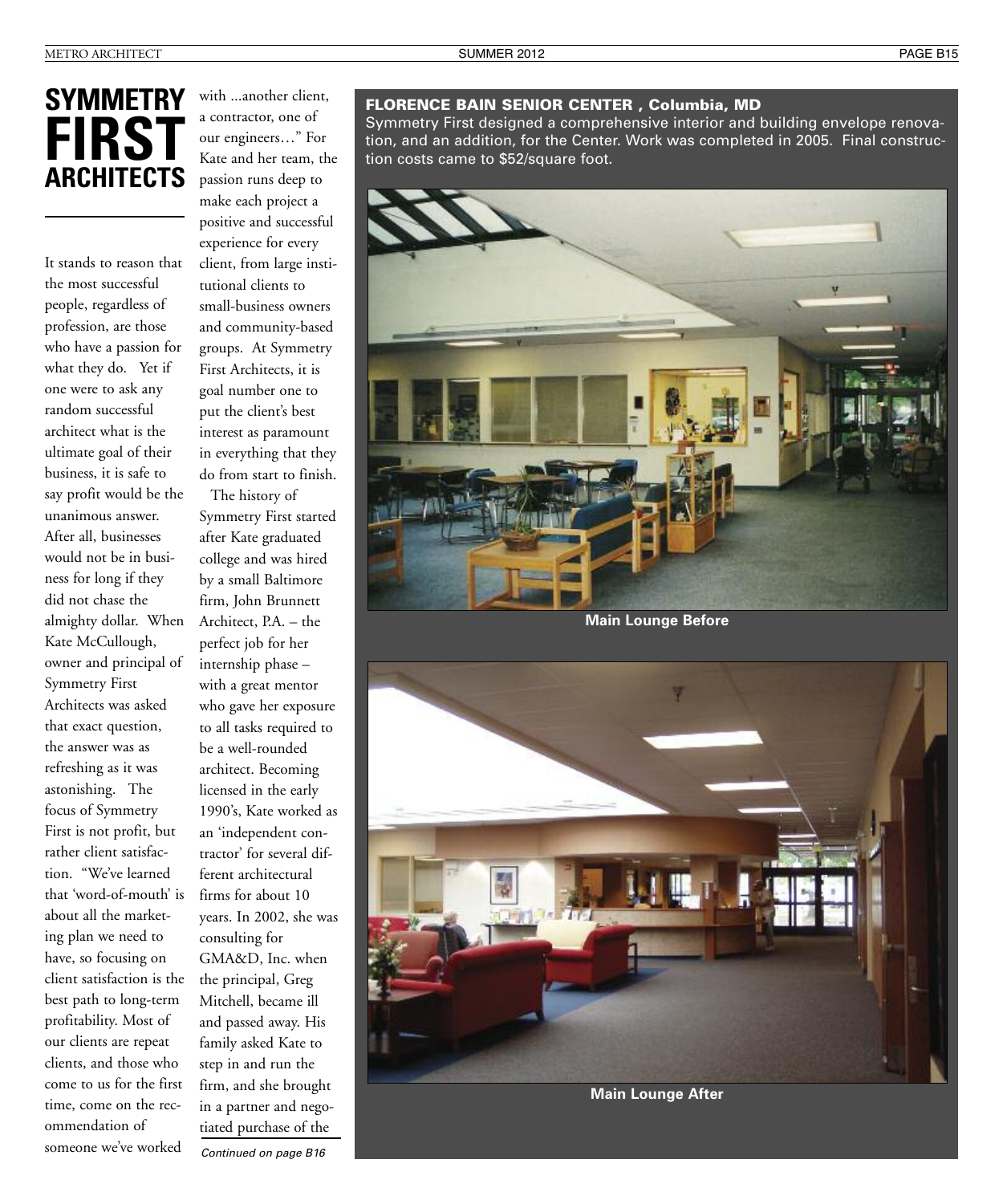*Continued from page B15*

business assets. Symmetry First Architects was launched in July 2003. Jeanne Green, who Kate affectionately refers to as her "chief of staff", came along from GMA&D, and

has been an integral part of the firm as a one-woman accounting/marketing/human resources department. Partner Karen Pitsley left the firm in 2008 to start a residential architecture practice -

Transforming Architecture. Since its inception, Symmetry First has been providing commercial architectural design and project management services

throughout Maryland.

Their clients are primarily in the public sector (Howard, Montgomery and Prince George's Counties, as well as the State of Maryland) but they also serve local small business

owners and non-profit groups. Project types include any low-rise commercial building type such as offices, warehouses, retail, schools, fire stations, etc., ranging up to 5 *Continued on page B17*

### **ANNAPOLIS/ANNE ARUNDEL COUNTY CONFERENCE AND VISI-TOR'S BUREAU, Annapolis, MD**

In partnership with T. Averill Architects, Symmetry First designed the expansion of the Visitors Center, completed in 2008 by Tuckman Barbee Construction Co., Inc. The center faces West Street, but many visitors arrive via shuttle buses and the Gotts Court Garage at the rear of the Center on Northwest Street. The Center renovation included a major refurbishment of the alley between West and Northwest, which led to a wonderful re-making of the rear parking lot in 2010 by the O'Doherty Group. Within its recently evolved context, the Visitor's Center serves as a beacon for tourism and visitor information.



**Façade facing Northwest Street and Gotts Court Parking Garage**



**Alley Before**



**Alley After**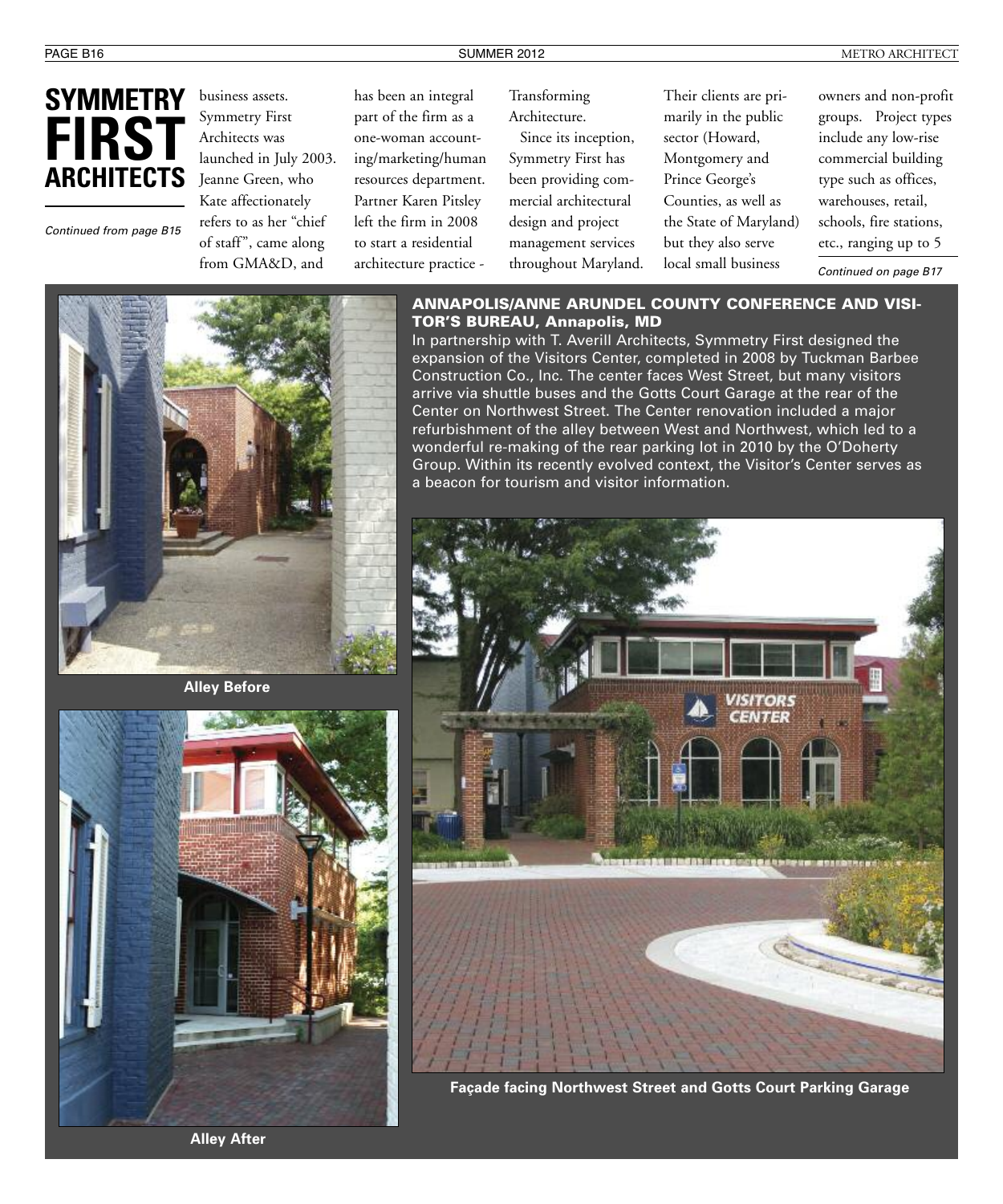*Continued from page B16*

or 6 million dollars in construction costs. About 75% of their projects are renovations to existing buildings and 25% are new construction. Since 2003, Symmetry First has sent out 329 proposals and gotten 178 jobs, with each one deepening their understanding of client service and construction realities.

There are several reasons Symmetry First Architects has been a leader in client satisfaction for almost a decade. Perhaps the most important is Kate's knowledge of the construction process. Earlier in her career, she had several *Continued on page B18*



### **Proud Partner of Symmetry First Architects.**

16000 Trade Zone Avenue, Suite 102 Upper Marlboro, MD 20774 Tel: 301-390-1700 · Fax: 301-390-1705 www.tuckman.com



MBE/WBE/DBE CERTIFIED Civil & Site Engineering Cost Estimating • Construction Inspection

We are proud of our relationship with Symmetry First Architects.

309 International Circle, Suite 130 Hunt Valley, MD 21030

Main 410.329.1150 · Fax 410.329.1110 www.phoenix-eng.com

### **GLENWOOD FIRE STATION, Glenwood, MD**

Symmetry First designed a new fire and rescue station situated on a scenic roadway in rural Glenwood, currently being built by Mullan Construction, Inc.. The building layout is arranged for maximum speed of departure, but also for occasional moments of peaceful enjoyment.



**Rendering**



**Under Construction**



**View From Dining Room**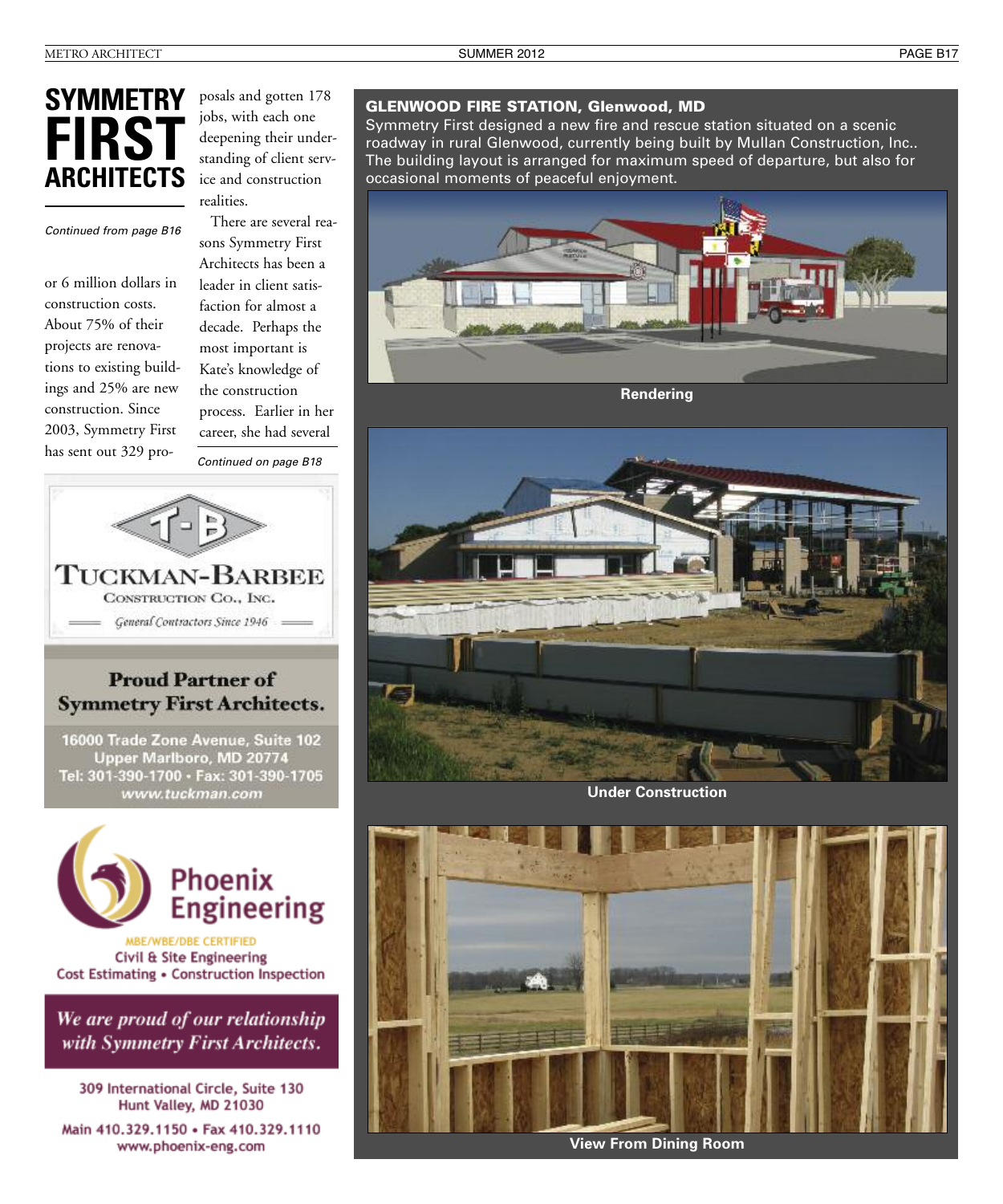*Continued from page B17*

opportunities to work on construction sites for extended periods of time. She gained a critical understanding of materials, construction processes, how the subcontractors interact with each other and the general contractor, as well as scheduling and lead time. Jeanne explains why this is so important, "This really improved Kate's ability to design as well as the overall constructability of a project. She is very hands on, very accessible to the client, and her experience translates to every project in a very positive way." As an architect, Kate understands how her real world experience on construction sites has been so beneficial,

"Architects are often viewed as idealistic and sometimes that is translated as unrealistic and removed from the constraints of budgets and schedules. We believe that the client, architect and contractor are one team, and that means we want to be in tune with what

### **CARROLL BALDWIN MEMORIAL HALL, Savage MD**

Savage residents volunteered hundreds of hours to restore the interior of the historic community meeting hall – Symmetry First designed the ongoing renovation of the lower level offices, which includes installation of air-conditioning for the community hall, thereby expanding it to a year-round event venue. Construction by Albrecht Construction, Inc., will be completed in September (but the airconditioning is up and running now!)



GK.

**Community Meeting Hall**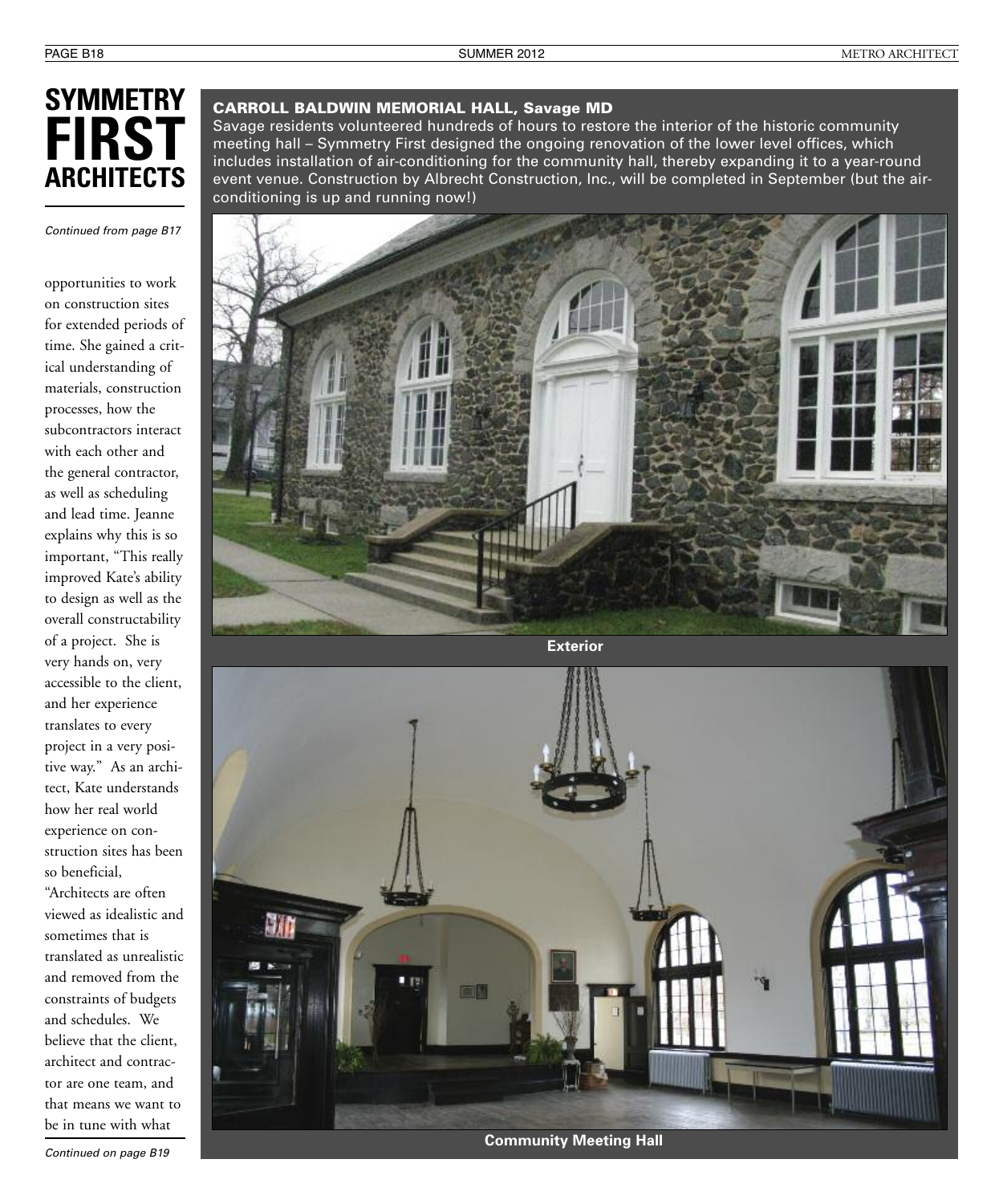*Continued from page B18*

the client's needs are, what the contractor's needs are, and what

they expect from us. Communication is key, and our clients will always have that with Symmetry First." The inevitable outcome is strong relationships formed from a commitment to the project right from the

beginning. "Kate has been able to build

strong relationships and gain people's trust by having a passion for their project and being able to tell them what they need to hear versus what they want to hear," explains Jeanne. Many of these relationships have been formed in the public sector. "I like public

work because I see the challenge of designing in a very cost-effective and efficient manner. We understand that people take pride in their community, and we want to design so that people are pleased with the way their tax dollars have been spent. It is a real challenge to design economically, and still deliver a project that gives the gift of going beyond functional needs into the realm of emotion" states Kate. In their private sector work, listening to

the client is a major first step. "We listen carefully, we question

thoroughly and then we educate our clients on the design/ construction process and what is realistic for them in terms of time and budget," says Kate. "To make sure they are aware of the financial needs of the project, we do an

*Continued on page B20*

### **WATERLOO SHELL STATION, CAR WASH AND CARRY-OUT, Elkridge, MD**

Symmetry First designed a comprehensive interior and exterior renovation, and additions for a carwash and a carry-out restaurant, at the junction of Route 1 and 175 in Elkridge. Construction by Kindred Builders, Inc., was completed in 2008.